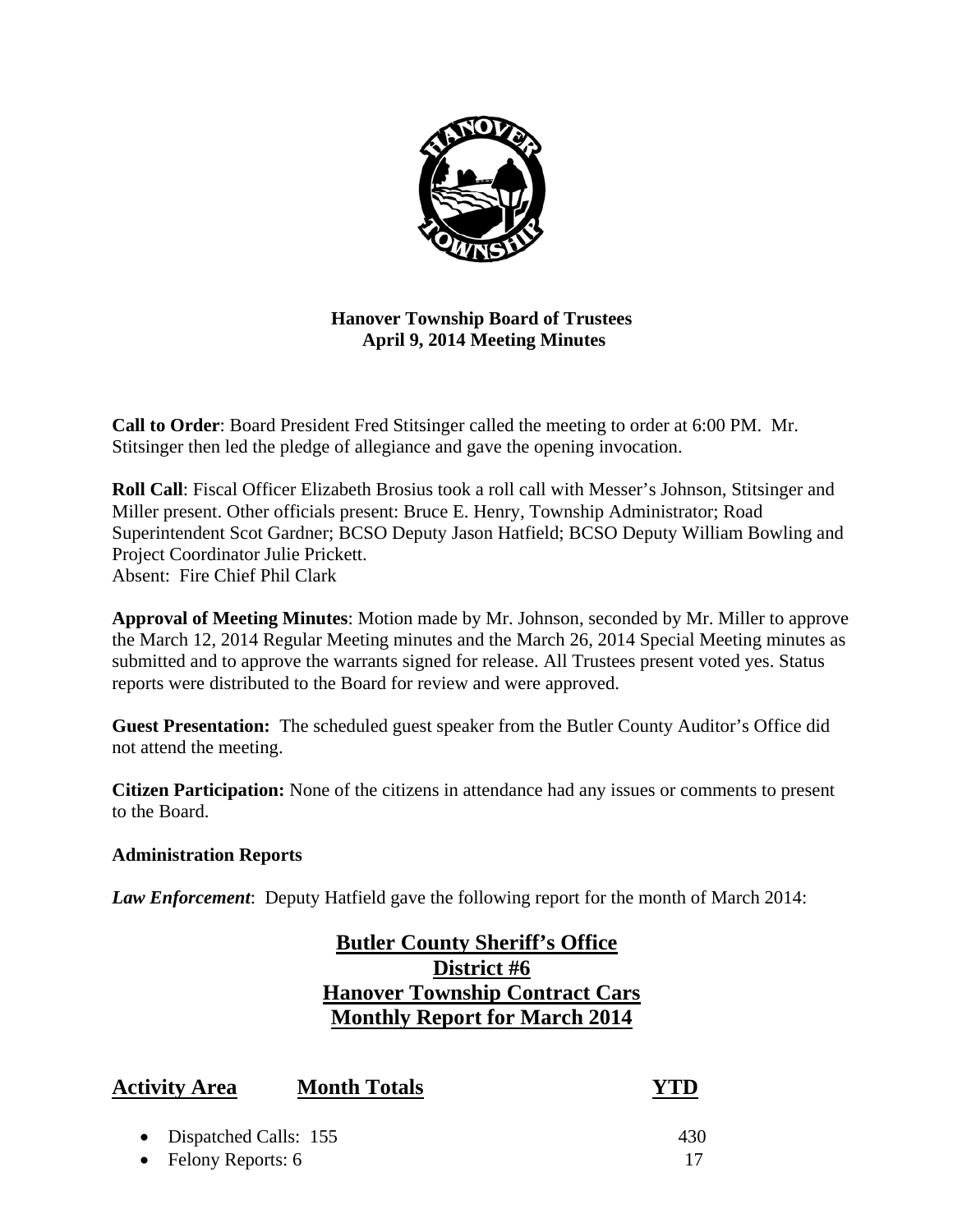| Misdemeanor Reports: 35             | 56             |
|-------------------------------------|----------------|
| Non-Injury Crash: 8                 | 41             |
| Injury Crash: 06                    | 20             |
|                                     |                |
| Assists/Back Up: 35<br>٠            | 105            |
| <b>Felony Arrests: 2</b>            | 07             |
| Misdemeanor Arrests: 14             | 29             |
| <b>OMVI</b> Arrests: 3              | 08             |
|                                     | .35            |
| Traffic Stops: 42<br>٠              | 105            |
| <b>Moving Citations:38</b>          | 68             |
| <b>Warning Citations: 14</b>        | 48             |
| FI Cards: 0                         | 0 <sup>0</sup> |
| Civil Papers Served: 0              | 0 <sup>0</sup> |
| <b>Business Alarms: 7</b>           | 14             |
| <b>Residential Alarms: 9</b>        | 26             |
| Special Details: 1                  | 02             |
| COPS Times: $6,205$ ( <i>Min.</i> ) | 18,380         |
| <b>Vacation Checks: 22</b>          | 68             |

\*\*\*\*\*\*\*\*\*\*\*\*\*\*\*\*\*\*\*\*\*\*\*\*\*\*\*\*\*\*\*\*\*\*\*\*\*\*\*\*\*\*\*\*\*\*\*\*\*\*\*\*\*\*\*\*\*\*\*\*\*\*\*\*\*\*\*\*\*\*\*\*\*

Reporting: Deputy Hatfield and Deputy Lentz/by BEH

Deputy Hatfield introduced Deputy Bowling to the Board. Mr. Johnson noted that Deputy Hatfield's assignment was changing and that the Board wanted to express its appreciation for Deputy Hatfield's service to Hanover Township. Mr. Johnson made a **motion** to adopt Resolution No. 32-14 which was seconded by Mr. Miller. Upon roll call, all three Trustees voted yes.

# Resolution Ro. 32-14

# Recognizing the Outstanding Dedication and Service of Deputy Sheriff Jason Hatfield Assigned to Hanover Township and Expressing Appreciation

**Whereas,** Hanover Township has been blessed with good fortune and enhanced by the contributions of many volunteers and employees; and

Whereas, Jason Hatfield has served in Hanover Township as a Deputy Sheriff in the capacity of a contract patrol unit since 2008 with a short break in 2010; and

Whereas, Deputy Hatfield's tenure has been marked by dedication and leadership exemplified by the many positive interactions with citizens and staff in Hanover Township, as well as being an active integral element in making the Township a safer place to live, work and play; and

Whereas, Deputy Hatfield has been reassigned to other duties within the Butler County Sheriff's Office in April 2014; and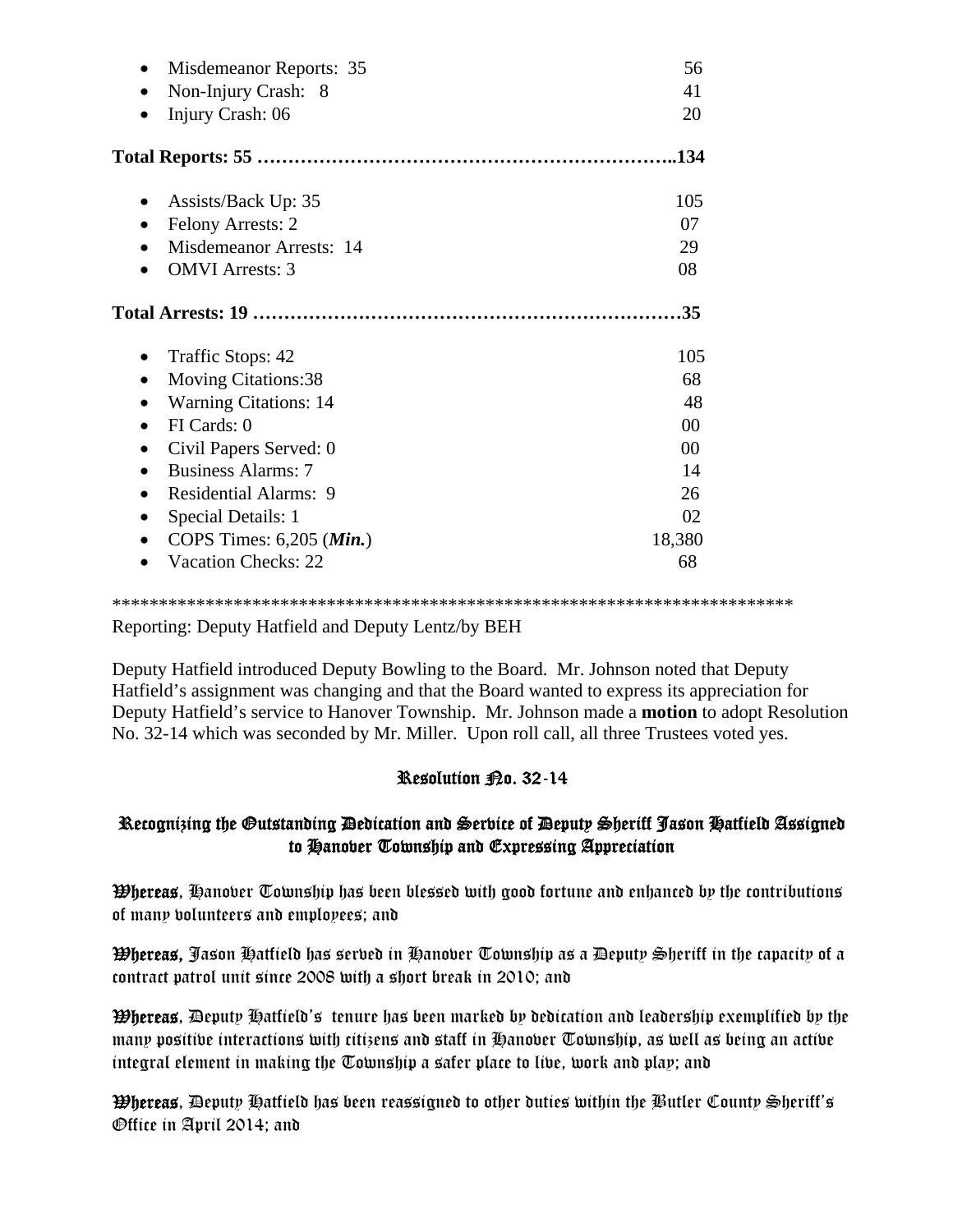Whereas, it is appropriate at this time to recognize Deputy Hatfield's outstanding service and dedication to the community as he begins his other responsibilities in the Butler County Sheriff's Office;

### Be it resolved by the Board of Township Trustees of Hanover Township Butler County, Ohio

Section I. That on behalf of Hanover Township residents and officials, Deputy Jason Hatfield is hereby recognized by the Township for his professional contributions and dedication to the community in helping Hanover Township "Growing Toward the Future".

Section II. That the Board of Trustees, Fiscal Officer, and staff express their appreciation to Deputy Hatfield and wish him the best in his new assignment.

The foregoing resolution was adopted in an open public meeting and is a reflection of the official action taken by the Board of Trustees of Hanober Township Butler County, Ohio on the 9th day of April 2014.

### Board of Trustees **Attest:** Attest: Attest: Attest: Attest: Attest: Attest: Attest: Attest: Attest: Attest: Attest: Attest: Attest: Attest: Attest: Attest: Attest: Attest: Attest: Attest: Attest: Attest: Attest: Attest: At

Fred J. Stitsinger \_\_\_\_\_\_\_\_\_\_\_\_\_\_\_\_\_ Douglas L. Johnson Elizabeth A. Brosius Larry Miller Fiscal Officer/ Clerk

*Fire/EMS*: Mr. Henry gave the following report for the month of March 2014 on behalf of Chief Clark who was attending the FDIC Conference in Indianapolis:

### **Hanover Township Fire Department Monthly Report for March 2014- Phil Clark Fire Chief (Presented in April 2014)**

Run and detail activity for the Fire and EMS operations are reflected in the following numbers:

| $\bullet$ | Total for the month:                       | <b>52 Runs/Operations</b><br>(50 Fire/EMS Runs) |
|-----------|--------------------------------------------|-------------------------------------------------|
|           | Other                                      | 00                                              |
| $\bullet$ | <b>Knox Box Details</b>                    | 00                                              |
| $\bullet$ | Air & Light Truck Call Out:                | 02                                              |
| $\bullet$ | Fire Inspections:                          | 00                                              |
| $\bullet$ | Fire Runs:                                 | 09                                              |
| $\bullet$ | <b>Motor Vehicle Accidents:</b>            | 03                                              |
|           | • Emergency Medical Operations/Squad Runs: | 38                                              |

**Total Year to Date: 206 Runs/Operations**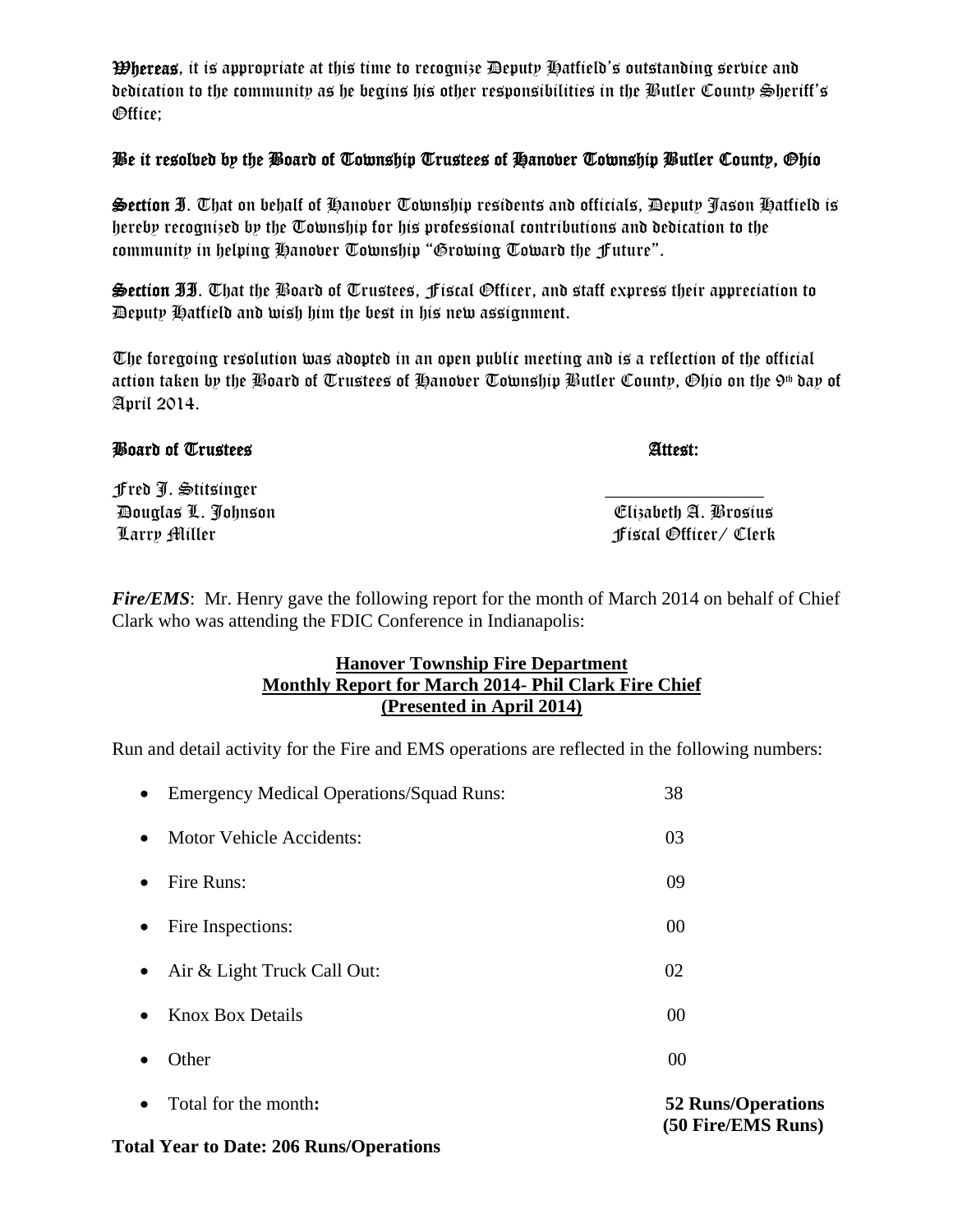| Total for 2013  | 750 | Eight Year Average: 685 |
|-----------------|-----|-------------------------|
| Total for 2012  | 693 |                         |
| Total for 2011  | 719 |                         |
| Total for 2010  | 748 |                         |
| Total for 2009  | 676 |                         |
| Total for 2008: | 669 |                         |
| Total for 2007: | 717 |                         |
| Total for 2006: | 505 |                         |
|                 |     |                         |

*Road/Cemetery*: Mr. Gardner presented the following report for the month of March 2014:

#### **SUPERINTENDENT'S REPORTS (April 9, 2014)**

Millville Cemetery Operations March 1 through March 31, 2014

| 2 Graves sold to Township residents ( $@$ \$610)---------\$                                                                                                                                                                    | 1,220.00    |
|--------------------------------------------------------------------------------------------------------------------------------------------------------------------------------------------------------------------------------|-------------|
| 0 Grave sold to nonresident-----------------------------------\$                                                                                                                                                               | 0.00        |
|                                                                                                                                                                                                                                | 0.00        |
| 1 Second Right of Interment----------------------------------\$                                                                                                                                                                | 175.00      |
|                                                                                                                                                                                                                                | $2,000.00*$ |
|                                                                                                                                                                                                                                | 0.00        |
|                                                                                                                                                                                                                                | 1,200.00    |
| <b>Foundation and Marker installation fees----------------\$</b>                                                                                                                                                               | 1,733.00    |
|                                                                                                                                                                                                                                | 6,328.00    |
| when the contract of the contract of the contract of the contract of the contract of the contract of the contract of the contract of the contract of the contract of the contract of the contract of the contract of the contr |             |

 **\*1 @ regular fee of \$900 = \$900; 1 @ regular fee plus 2 hours OT = \$1100** 

#### **Road, Streets and Park (Scot Gardner)**

- 1. Picked up a dog carcass on 177 and a deer carcass on Hogue Road.
- 2. Put B-19 on Martha Lane.
- 3. Replaced a chevron on Nichols Road that had been run over.
- 4. Filled potholes on Vizedom Road and Stahlheber Road.
- 5. Cut up a tree that fell on the dead-end of Darrtown Road.
- 6. Cleaned up the right-of-way on Vizedom Road where a tree had fallen.
- 7. Repaired the fence behind the Community Center.
- 8. Cleaned carpet at the Community Center.
- 9. Cleaned truck and snow equipment twice.
- 10. Cut up a tree that fell across Hogue Road.
- 11. Cleaned brush out of a ditch and removed two trees on Nichols Road.
- 12. Hauled loads of concrete from IMI to Nichols Road by the bridge.
- 13. Performed ice and snow control March 2 and March 3.
- 14. Performed monthly truck and storm water inspections.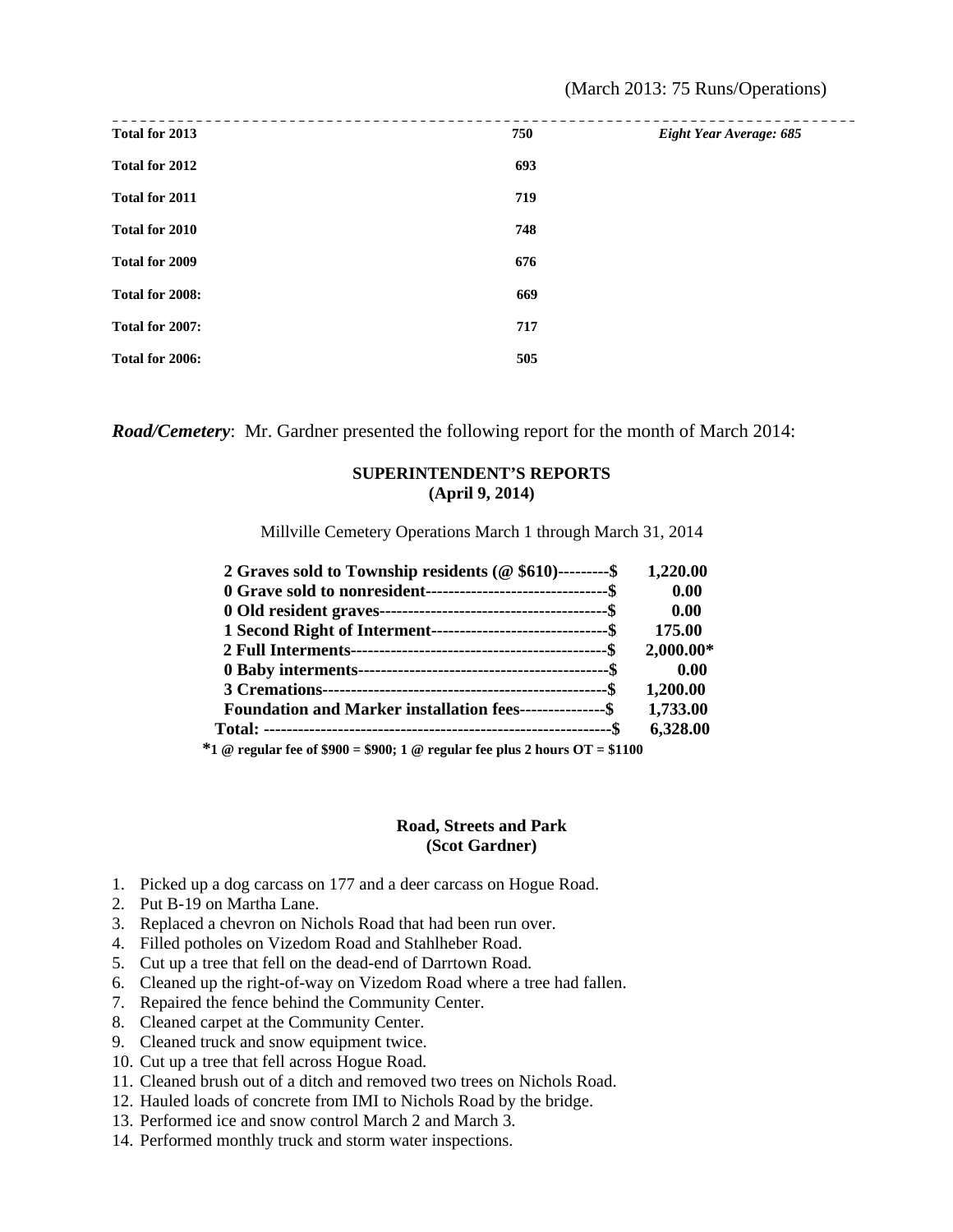### *Administrator's Report*

Mr. Henry presented the following report to the Board:

#### **Administrator March 2014 Summary Report (Presented April 2014)**

- **Cemetery Regulations:** Completed a comprehensive update of the Millville Cemetery regulations for enactment by the Board of Trustees.
- Fire/EMS Run Data: Prepared report for March runs. Finished final draft for approval of new Pay Plan for the Fire Department.
- **Parking Complaints/Citizen Relations**: Spoke with residents about drainage and water table problems. Consulted with the BCEO.
- **BREC Grant Awards for 2013-2014**: Followed up on BREC Grant Awards, finishing paperwork and ordering for 2013 projects. Received notification for 2014 award for Fire Department pumps.
- **Board and Financial Reports**: Obtained data from the Fiscal Officer and prepared Township funds analysis for the monthly and special Board meetings. Prepared Trustee packets. Prepared numerous contracts and permits for facility rentals.
- **Workers Comp:** Followed up with BWC on Safety Grant for the Fire Department. Preliminary award has been suggested.
- **Website**: Worked on Township website improvements.
- **Community Concert:** Continued work on finalizing details for a Community Concert to be held in the Gazebo area on June 13, 2014. Park Committee planning sessions are set for April.
- **Adverse Weather Siren**: Worked on communication and coordination issues with the County and BREC to insure operational reliability. Helped conduct siren test as the last test the siren did not work. Conducted an inspection of the siren set up and electrical box.
- **Butler County Sheriff's Contract:** Met with Command Staff about OT contract issues and ways to reduce. Discussed this issue with Deputy Hatfield as well.
- **Items Still Pending/Delayed**: Fuel Card follow up is still pending; Personnel Policy Review with changes still pending.

# **Personnel Actions and Other Items of Note**

No actions or new items for March 2014.

# **Other General Actions**: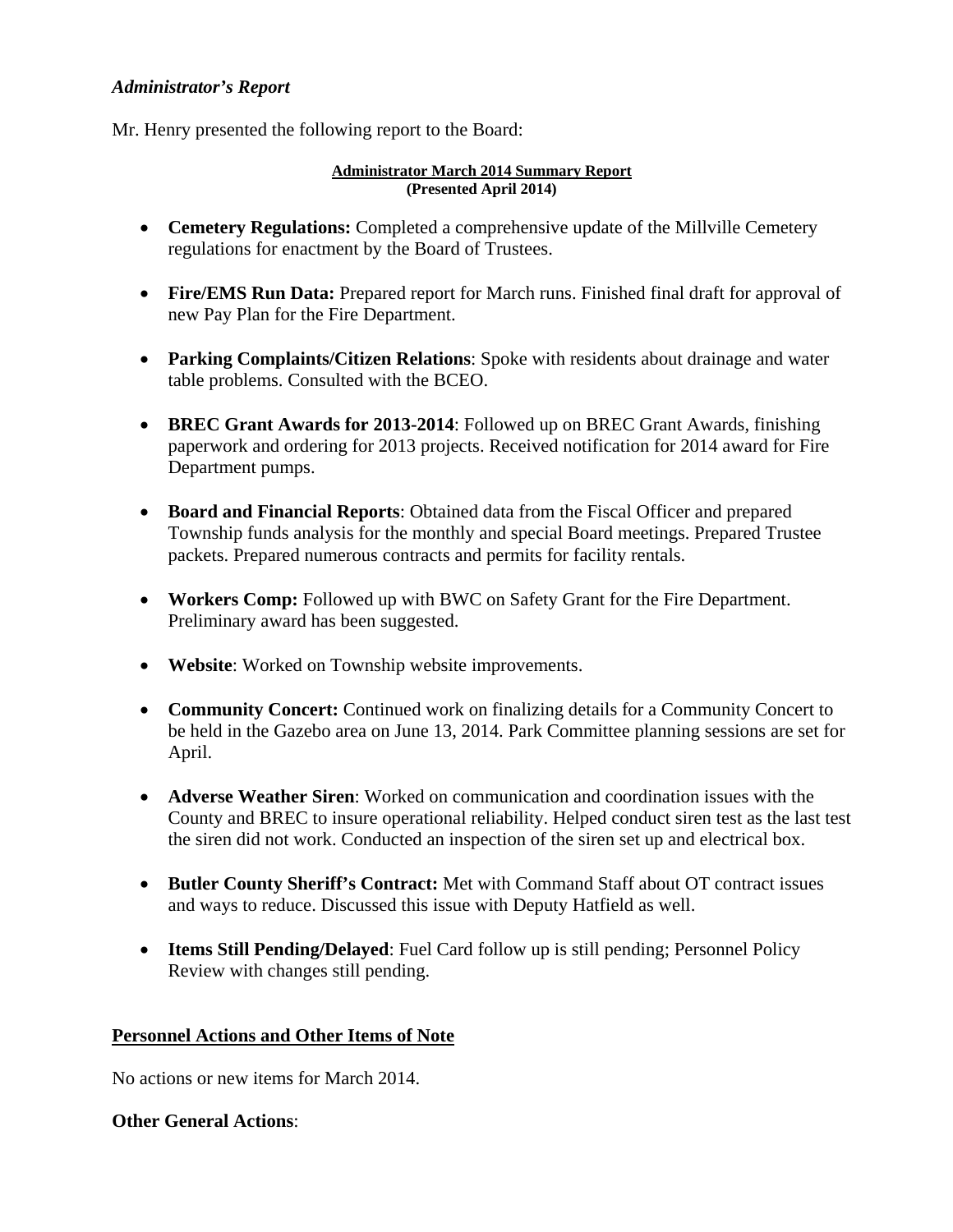Reviewing Township Rules of Conduct and Fire Department SOPs that are related for possible changes and follow up in the quarter.

# **Of Note- Budget Information for March 2014**

**Cash Balance as of March 2014:** \$1,259,054.92

**Total Expenditures all funds for March 2014:** \$ 103,067.41

**Total General Fund cash on Hand March 2014:** \$632,410.73 (50.23%) of Total funds)

**Total Fire/EMS Fund cash on hand March 2014**: \$247,084.60 (19.63%) of Total

*(Monthly Revenue and Expenditure Reports are attached.)* 

### *Old Business*

*Motion to Accept BREC Community Connection Grant Award:* Mr. Henry reported that the Township was awarded one of two grant requests submitted by the Administration in February 2014 for BREC funding and a motion to accept and spend funds is in order. **A motion was made by Mr. Johnson, seconded by Mr. Miller, to accept Grant Award notice from the Butler Rural Electric Cooperative from the Community Connections Program in the amount of \$800.00 for basement pumps for use by the Hanover Fire Department, authorize said expenditures and request the Fiscal Officer to have the Certificate of Estimated Resources amended accordingly.** A roll call vote was taken with all three Trustees voting yes. Mr. Henry noted that the Township should be able to purchase two or three pumps with this funding.

*Motion to Accept Ohio BWC Safety Grant Award/Grant Application Authorized by October 2013 Motion:* Mr. Henry reported that the Township had been awarded a grant through the Safety Program of the Ohio Bureau of Workers' Compensation as noted by the letter received from BWC on April 8, 2014. Mr. Henry explained that a motion was in order to accept said award including the matching fund requirements. After discussion, **Mr. Miller made a motion to accept the grant award notice from the Oho Bureau of Workers' Compensation in the amount of \$28,315.72 and approve the Township match of \$9,438.58 to purchase a powered load system and powered cot for use in the EMS operation from the Stryker Company, approving said expenditure and request the Fiscal Officer to request an amended Certificate of Estimated Resources reflecting the receipt of this grant which was seconded by Mr. Johnson.** A roll call vote was taken with all three Trustees voting yes. Mr. Henry noted that several action steps to be performed by the Fire Department are a requirement from the BWC as part of this grant award.

*Update on Issuance of Fire Department Pay Plan (Resolution No. 31-14):* Mr. Henry reported that the new schedule and pay plan has been in effect since April 1, 2014. Mr. Henry provided run data for March 2014. Mr. Henry reported that so far the schedule has been maintained as contemplated. Mr. Henry noted that the Chief held an officers' meeting and a general department meeting to review the new plan with department members. Mr. Henry reported that shifts are being filled; however, there is a need to monitor the schedule and fund balance in order to track which shifts are being covered and what the costs are.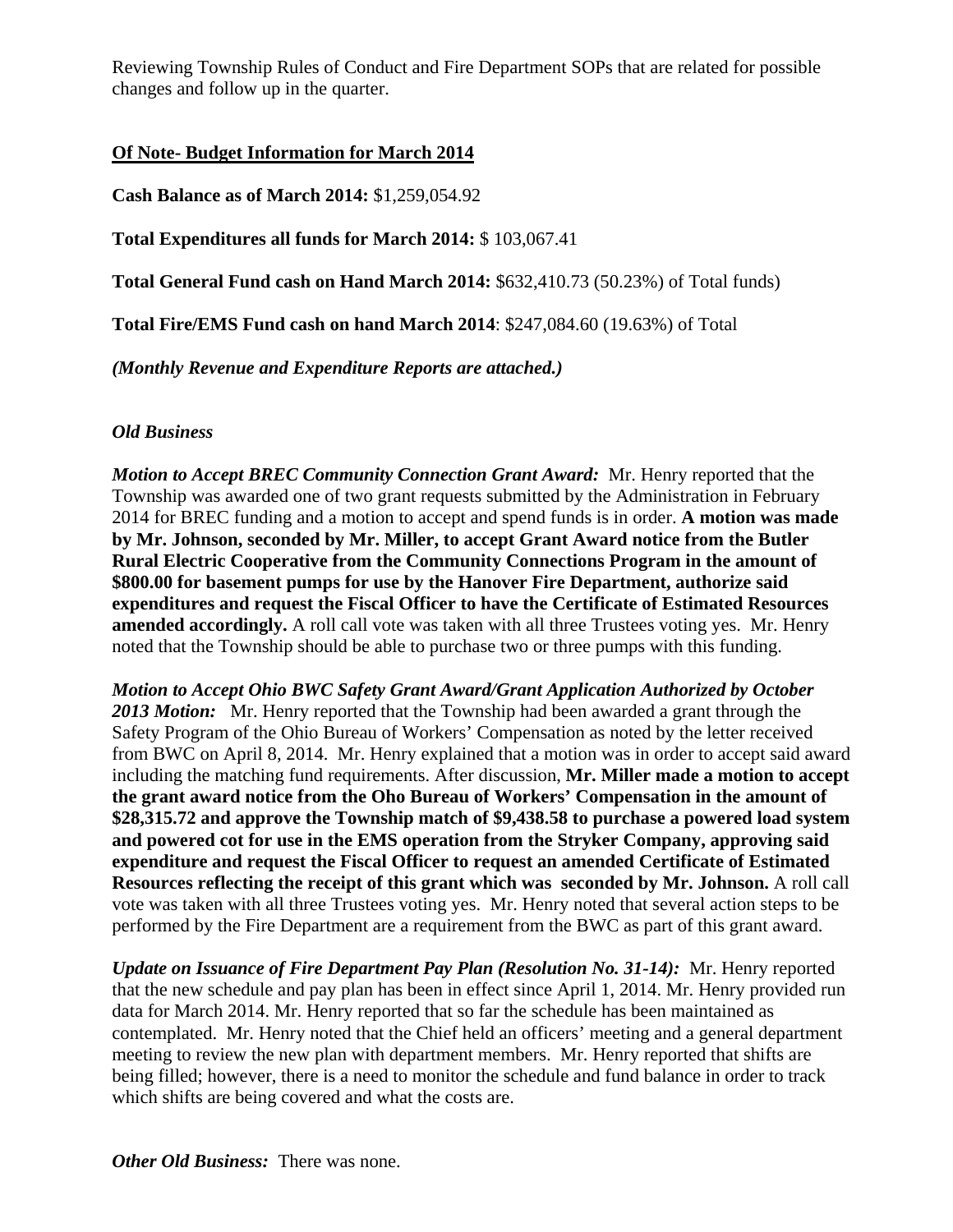### *New Business*

*Resolution No. 32-14 Expressing Appreciation for Service (Deputy Hatfield):* **This agenda item** was addressed under the Administration Reports section of the Board meeting.

*Motion for Indigent Burial:* Mr. Henry reported that the funeral home had not provided the necessary information to proceed with this agenda item and therefore this matter could not be addressed by the Board.

*Resolution No. 33-14 "Then and Now" Approval:* Mr. Henry explained the routine "housekeeping" nature of this resolution. This resolution covers payment to Klei Mower Company. After some discussion, Mr. Miller made a **motion** to adopt Resolution No. 33-14 which was seconded by Mr. Johnson. Upon roll call, all three Trustees voted yes.

# **Resolution No. 33-14**

### **Approving Purchase Orders and Subsequent Expenditures Provided Under the "Then and Now" Process as Recommended by the Fiscal Officer**

*Whereas*, the Fiscal Officer reported on recent "Then and Now" purchase of products and services from the Klei Mower Company: and

*Whereas*, the Fiscal Officer recommends that payment associated therewith be authorized through a "Then and Now" Purchase Order (amounts over \$3,000.00) officially approved by the Board and payment made accordingly; and

*Whereas*, the Board of Trustees concurs with the recommendation of the Fiscal Officer,

# *Be it resolved by the Board of Trustees of Hanover Township Butler County, Ohio*

**Section I.** That to promote sound and efficient fiscal operations for the Township, the following item is hereby approved: \$13,279.17 Klei Mower Company Fund 2041.

**Section II**. That the Fiscal Officer is authorized to take all necessary steps to process said expenditures and provide payment accordingly.

The foregoing resolution was adopted in an open public meeting and is a reflection of the official action taken by the Board of Trustees of Hanover Township Butler County, Ohio on the  $9<sup>th</sup>$  day of April.

| <b>Board of Trustees</b> | Vote | <b>Attest and Authentication:</b> |
|--------------------------|------|-----------------------------------|
| Fred J. Stitsinger       |      |                                   |
| Douglas L. Johnson       |      | Elizabeth A. Brosius              |
| Larry Miller             |      | Fiscal Officer/Clerk              |